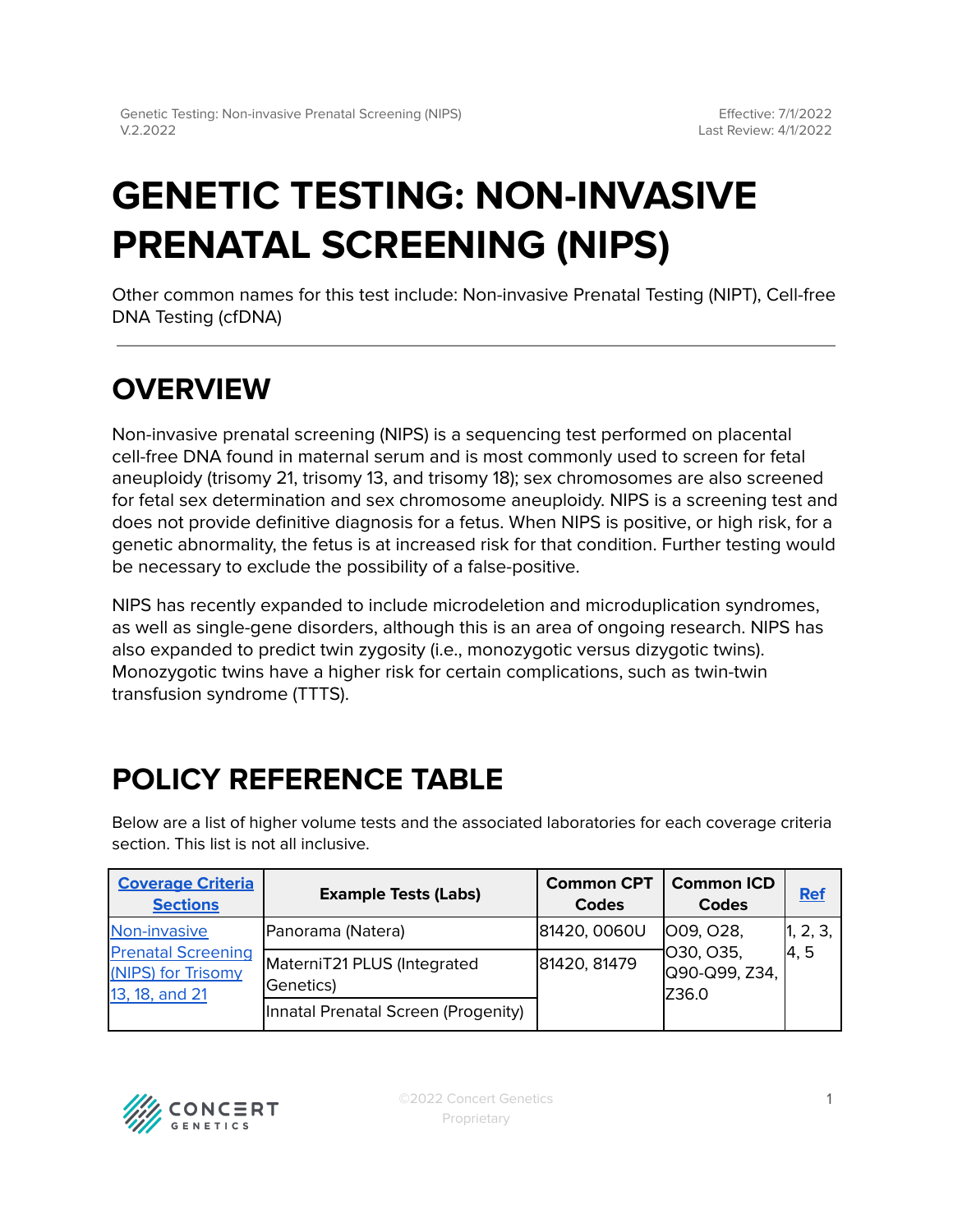|                                                                                            | Prequel Prenatal Screen (Myriad)                                                                                                                                         |                                                                                                   |                                                  |    |
|--------------------------------------------------------------------------------------------|--------------------------------------------------------------------------------------------------------------------------------------------------------------------------|---------------------------------------------------------------------------------------------------|--------------------------------------------------|----|
|                                                                                            | Invitae NIPS for Singleton<br>Pregnancies (chromosomes 13, 18,<br>21) - Primary + Invitae NIPS for<br><b>Singleton Pregnancies</b><br>(chromosomes 13, 18, 21) (Invitae) |                                                                                                   |                                                  |    |
|                                                                                            | Harmony (Ariosa)                                                                                                                                                         | 81507                                                                                             |                                                  |    |
| Non-invasive<br><b>Prenatal Screening</b><br>(NIPS) for<br><b>Microdeletions</b>           | Panorama - with microdeletion<br>syndromes (Natera)                                                                                                                      | 81422, 0060U                                                                                      | 009, 028,<br>O30, O35,<br>Q90-Q99, Z34,<br>Z36.0 | 6  |
|                                                                                            | <b>QNatal Advanced (Quest)</b>                                                                                                                                           | 81422                                                                                             |                                                  |    |
|                                                                                            | MaterniT21 Plus Core + ESS<br>(Integrated Genetics)                                                                                                                      |                                                                                                   |                                                  |    |
|                                                                                            | Prequel Prenatal Screen +<br>Microdeletions (Myriad)                                                                                                                     |                                                                                                   |                                                  |    |
|                                                                                            | Invitae NIPS for Singleton<br>Pregnancies (chromosomes 13, 18,<br>21) - Primary + for Select<br>Microdeletions (1p36, 4p16.3,<br>5p15.2, 15q11.2, 22q11.2) (Invitae)     |                                                                                                   |                                                  |    |
| Non-invasive<br><b>Prenatal Screening</b><br>(NIPS) for<br>Single-Gene<br><b>Disorders</b> | Vistara (Point Mutation NIPT)<br>(Natera)                                                                                                                                | 81302, 81400,<br>81401, 81402,<br>81403, 81404,<br>81405, 81406,<br>81407, 81408,<br>81442, 81479 | O09, O28,<br>O30, O35,<br>Q90-Q99, Z34,<br>Z36.0 | 17 |
|                                                                                            | PreSeek Non-invasive Prenatal<br>Gene Sequencing Screen (Baylor<br>Miraca Genetics Laboratories)                                                                         |                                                                                                   |                                                  |    |
|                                                                                            | Resura Prenatal Test (Progenity Inc)                                                                                                                                     | 81403                                                                                             |                                                  |    |
| <b>Maternal Serum</b><br><b>Screening (MSS)</b>                                            | <b>First Trimester Serum Screening</b><br>Second Trimester Serum Screening<br>Integrated Screening                                                                       | 81508, 81509,<br>81510, 81511,<br>81512                                                           | O09, O28,<br>030, 035,<br>Q90-Q99, Z34,<br>Z36.0 | 5  |

## **OTHER RELATED POLICIES**

This policy document provides coverage criteria for Non-Invasive Prenatal Screening (NIPS). Please refer to:

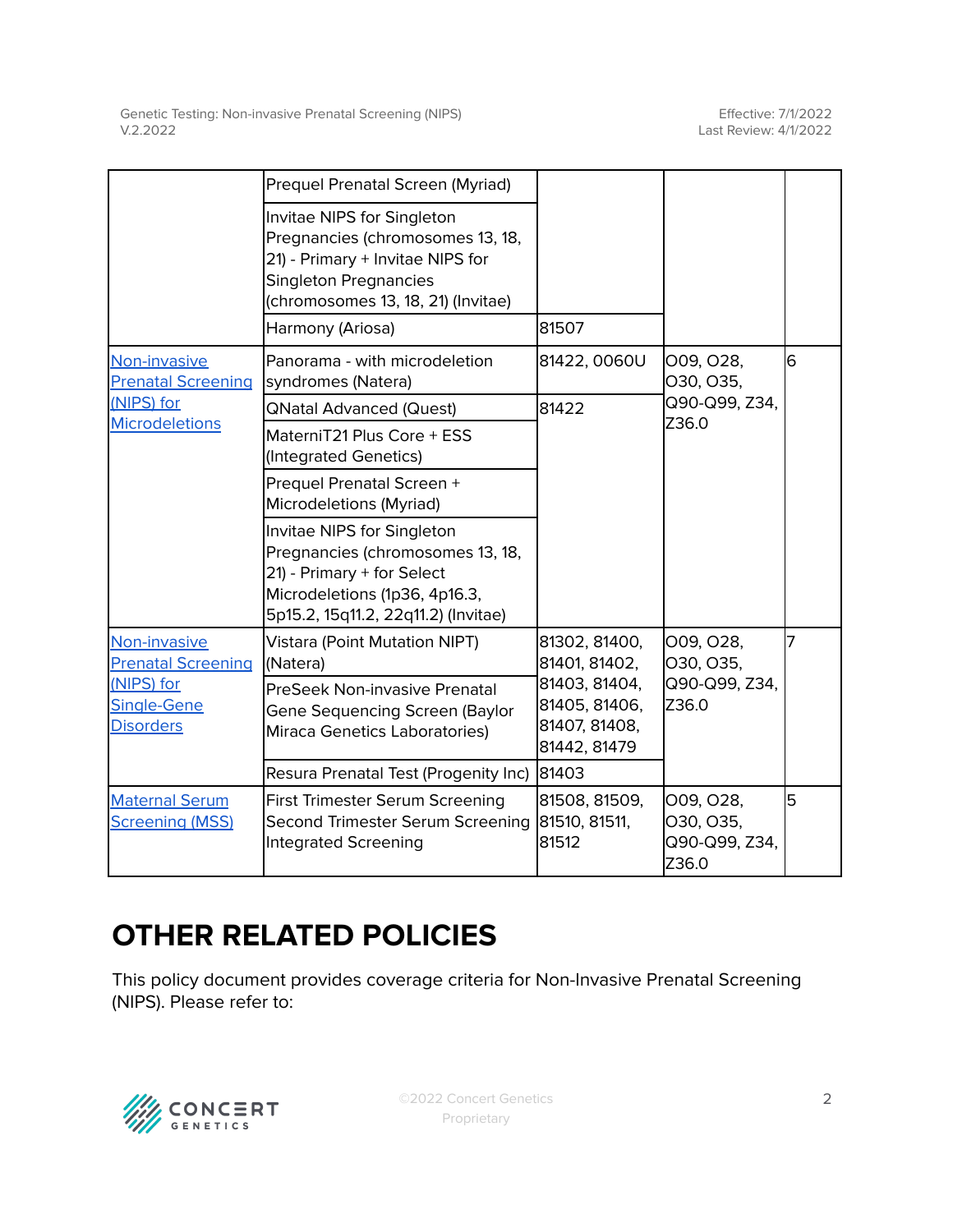- **Oncology: Circulating Tumor DNA and Circulating Tumor Cells (Liquid Biopsy)** for criteria related to circulating tumor DNA (ctDNA) or circulating tumor cell testing performed on peripheral blood for cancer diagnosis, management and surveillance.
- **Genetic Testing: Prenatal Diagnosis (via amniocentesis, CVS, or PUBS) and Pregnancy Loss** for coverage related to prenatal and pregnancy loss diagnostic genetic testing.
- **Genetic Testing: Prenatal and Preconception Carrier Screening** for coverage criteria related to carrier screening for genetic disorders.
- **Genetic Testing: Preimplantation Genetic Testing** for coverage criteria related to genetic testing of embryos prior to in vitro fertilization.
- **Genetic Testing: Multisystem Inherited Disorders, Intellectual Disability, and Developmental Delay** for coverage criteria related to diagnostic genetic testing in the postnatal period.
- **Genetic Testing: General Approach to Genetic Testing** for coverage criteria related to non-invasive prenatal screening that is not specifically discussed in this or other non-general policies.

## <span id="page-2-0"></span>**COVERAGE CRITERIA**

### <span id="page-2-1"></span>**Non-invasive Prenatal Screening (NIPS) for Trisomy 13, 18, and 21**

- I. Noninvasive Prenatal Screening (NIPS) for trisomy 13, 18, and 21 (81420, 81507, 0168U) may be considered **medically necessary** when:
	- A. The member has a singleton or twin pregnancy, **AND**
	- B. The member has received appropriate counseling about the benefits and limitations of this test by a prenatal care provider, a trained designee, or a genetic counselor.
- II. NIPS for multiple gestation pregnancies (triplets or higher) or to predict twin zygosity (see definitions) (0060U) is considered **investigational**.

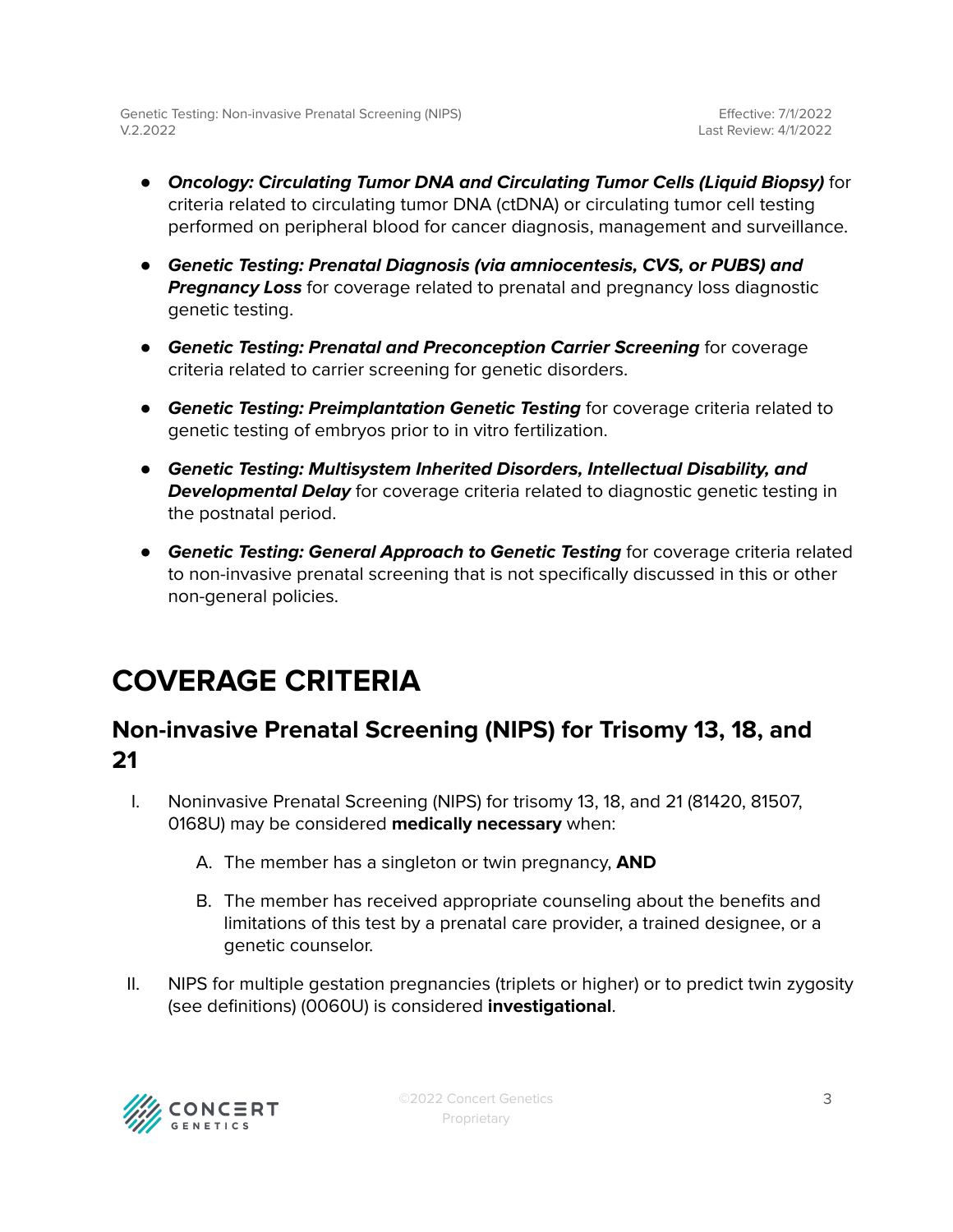Effective: 7/1/2022 Last Review: 4/1/2022

- III. NIPS is considered **investigational** for all other indications, including the following:
	- A. For all other aneuploidies (other than trisomy 13, 18, and 21)
	- B. For the sole purpose of fetal sex determination
	- C. NIPS performed simultaneously with maternal serum screening
	- D. NIPS performed after a diagnostic test has been performed (e.g., amniocentesis, CVS, or PUBS)
	- E. Use on a singleton pregnancy with a known vanishing twin

[back](#page-0-0) to top

### <span id="page-3-0"></span>**Non-invasive Prenatal Screening (NIPS) for Microdeletions**

I. NIPS for microdeletion and microduplications (81422) is considered **investigational**.

[back](#page-0-0) to top

### <span id="page-3-1"></span>**Non-invasive Prenatal Screening (NIPS) for Single-gene Disorders**

I. NIPS for mutations associated with single gene disorders (81302, 81400, 81401, 81402, 81403, 81404, 81405, 81406, 81407, 81408, 81442) is considered **investigational.**

[back](#page-0-0) to top

### <span id="page-3-2"></span>**Maternal Serum Screening (MSS)**

- I. Maternal serum screening for aneuploidy using no more than one of the following one time per pregnancy is considered **medically necessary**:
	- A. First trimester screening (free or total beta-HCG and PAPP-A) (81508)
	- B. Second trimester screening (hCG, msAFP, uE3, and DIA) (81509, 81510, 81511, 81512)

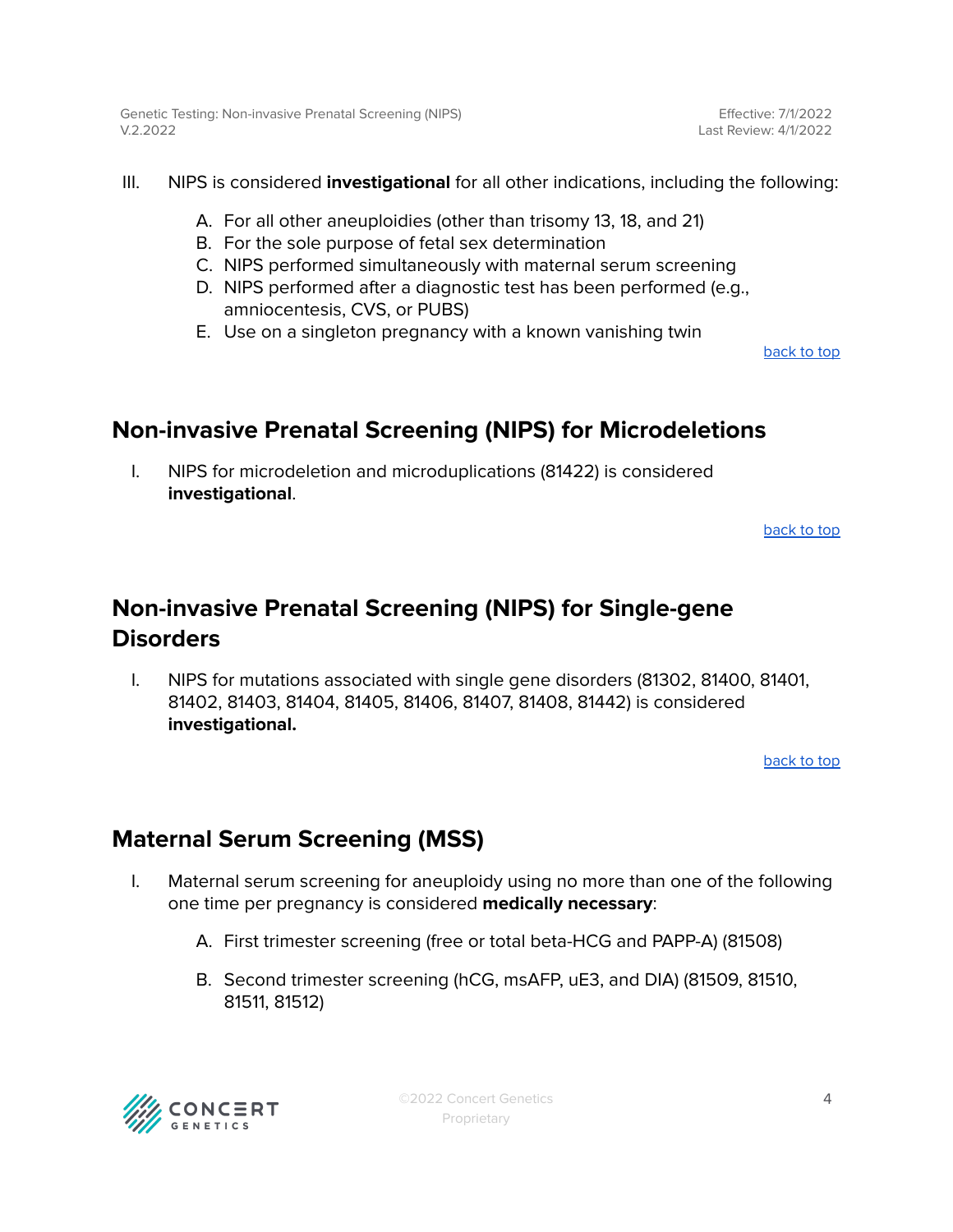Effective: 7/1/2022 Last Review: 4/1/2022

#### C. Integrated, stepwise sequential, or contingent sequential screening (81508, 81509, 81510, 81511, 81512)

[back](#page-0-0) to top

### **NOTES AND DEFINITIONS**

**Noninvasive prenatal screening (NIPS)** is a screening test that is used to determine the risk of specific genetic disorders by analyzing traces of cell-free DNA (cfDNA) in a pregnant woman's blood.

**Sequencing-based tests** use 1 of 2 general approaches to analyze cell-free DNA. The most widely used technique to date uses massively parallel sequencing (MPS; also known as next-generation or "next gen" sequencing). The second general approach uses the single nucleotide polymorphism (SNP) method.

**Twin Zygosity** testing is used to predict the degree of genetic similarity within each pair (i.e., monozygotic versus dizygotic). Monozygotic (genetically identical twins) are at a higher risk for pregnancy complications, such as twin-twin transfusion syndrome (TTTS).

[back](#page-0-0) to top

## **CLINICAL CONSIDERATIONS**

More than one cell-free DNA screen performed per pregnancy (defined by no more than one paid test per pregnancy) is not medically indicated.

NIPS does not assess the risk of neural tube defects (NTDs). Guidelines recommend that patients should continue to be offered screening for NTDs via ultrasound or maternal serum alpha fetoprotein (msAFP).

NIPS is a screening test and indicates an increased or decreased risk for the condition(s) being screened. NIPS is not diagnostic for any condition and pregnancy management decisions should not be based solely on the results of cell-free DNA screening. Karyotyping, FISH, or CMA would be necessary to exclude the possibility of a false-positive. Before testing, guidelines recommend that women be counseled about the risk of a false-positive result. False-positive findings have been associated with

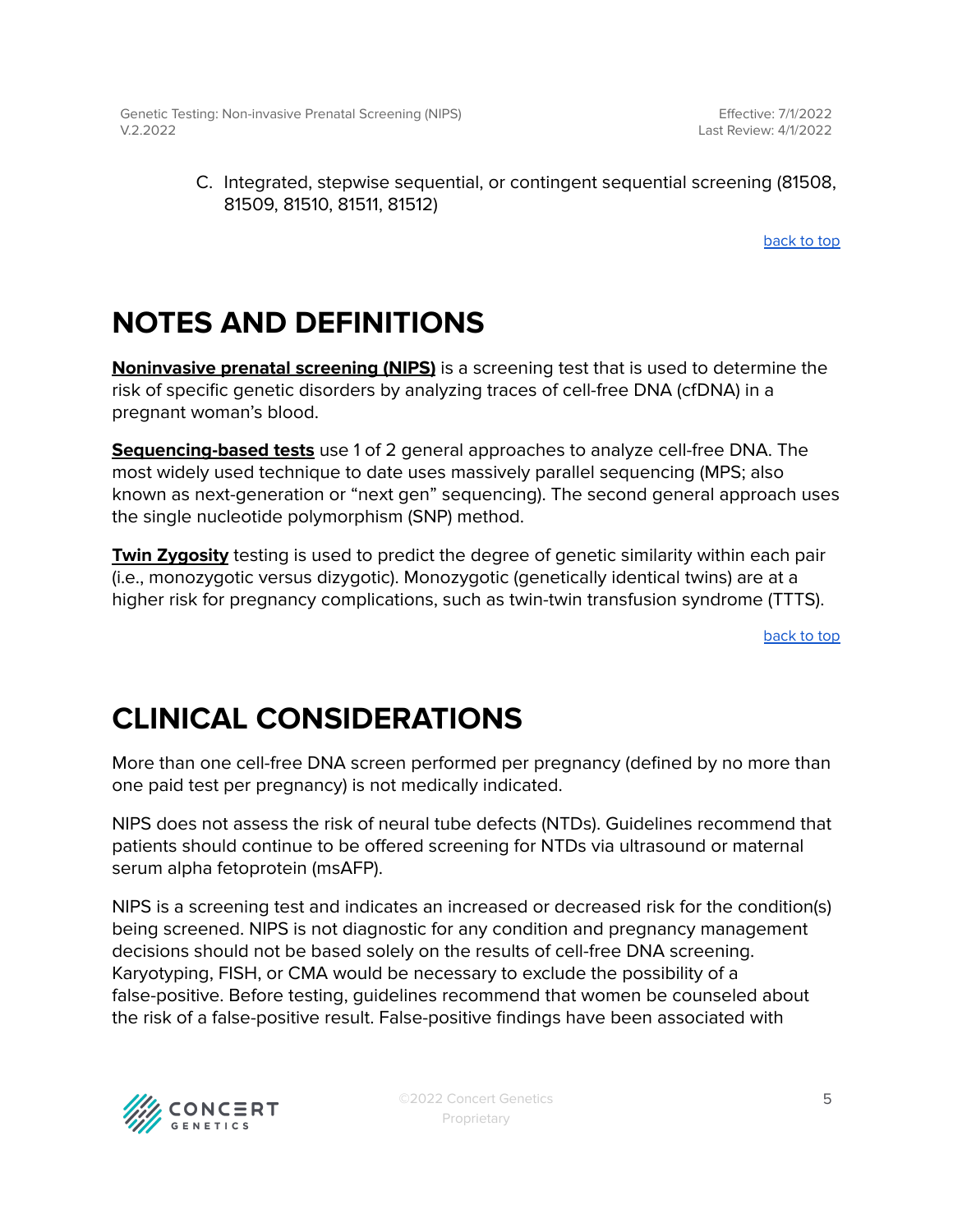factors, including placental mosaicism, vanishing twin, maternal genetic condition, and maternal malignancy.

ACOG Practice Guideline 226 (2020) recommends that all patients receive information on the risks and benefits of various methods of prenatal screening and diagnostic testing for fetal aneuploidies, including the option of no testing. ACOG also recommends that patients with indeterminate or uninterpretable (ie, "no call") cell-free DNA test results be referred for genetic counseling and offered ultrasound evaluation and diagnostic testing because "no-call" findings have been associated with an increased risk of aneuploidy.

[back](#page-0-0) to top

# **BACKGROUND AND RATIONALE**

#### **Practice Guidelines and Position Statements**

American College of Obstetricians and Gynecologists (ACOG) and the Society for Maternal-Fetal Medicine (SMFM)

The American College of Obstetricians and Gynecologists and the Society for Maternal-Fetal Medicine (2020) released a joint practice bulletin (No. 226) with the following recommendations for screening for fetal chromosomal abnormalities:

The following recommendations and conclusions are based on good and consistent scientific evidence (Level A):

- Prenatal genetic screening (serum screening with or without nuchal translucency [NT] ultrasound or cell-free DNA screening) and diagnostic testing (chorionic villus sampling [CVS] or amniocentesis) options should be discussed and offered to all pregnant women regardless of maternal age or risk of chromosomal abnormality. After review and discussion, every patient has the right to pursue or decline prenatal genetic screening and diagnostic testing.
- If screening is accepted, patients should have one prenatal screening approach, and should not have multiple screening tests performed simultaneously.
- Cell-free DNA is the most sensitive and specific screening test for the common fetal aneuploidies. Nevertheless, it has the potential for false-positive and false-negative results. Furthermore, cell-free DNA testing is not equivalent to diagnostic testing.

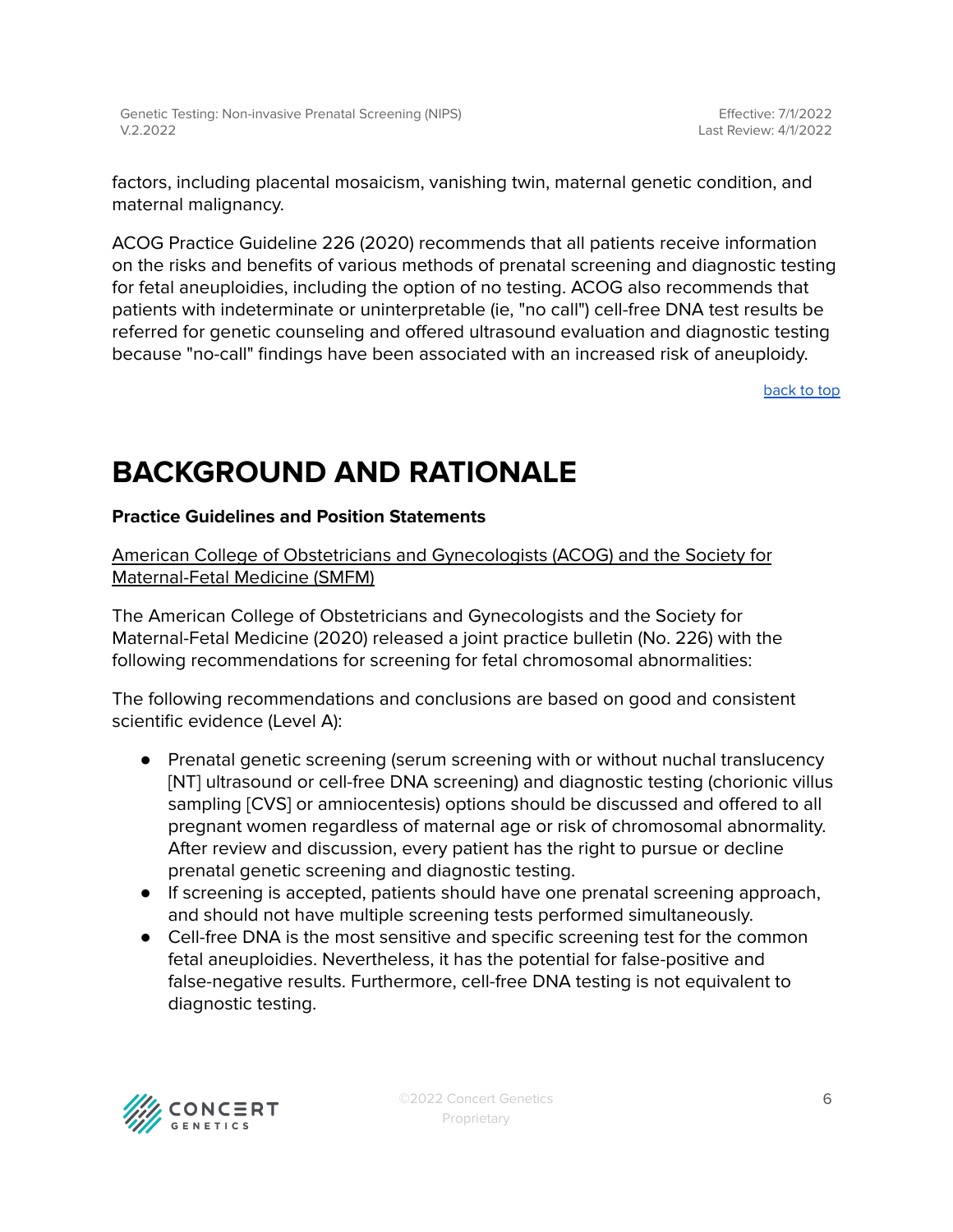- All patients should be offered a second-trimester ultrasound for fetal structural defects, since these may occur with or without fetal aneuploidy; ideally this is performed between 18 and 22 weeks of gestation (with or without second-trimester maternal serum alphafetoprotein).
- Patients with a positive screening test result for fetal aneuploidy should undergo genetic counseling and a comprehensive ultrasound evaluation with an opportunity for diagnostic testing to confirm results.
- Patients with a negative screening test result should be made aware that this substantially decreases their risk of the targeted aneuploidy but does not ensure that the fetus is unaffected. The potential for a fetus to be affected by genetic disorders that are not evaluated by the screening or diagnostic test should also be reviewed. Even if patients have a negative screening test result, they may choose diagnostic testing later in pregnancy, particularly if additional findings become evident such as fetal anomalies identified on ultrasound examination.
- Patients whose cell-free DNA screening test results are not reported by the laboratory or are uninterpretable (a nocall test result) should be informed that test failure is associated with an increased risk of aneuploidy, receive further genetic counseling and be offered comprehensive ultrasound evaluation and diagnostic testing.
- If an enlarged nuchal translucency or an anomaly is identified on ultrasound examination, the patient should be offered genetic counseling and diagnostic testing for genetic conditions as well as a comprehensive ultrasound evaluation including detailed ultrasonography at 18–22 weeks of gestation to assess for structural abnormalities.

The following recommendations and conclusions are based on limited and inconsistent scientific evidence (Level B):

- The use of cell-free DNA screening as follow-up for patients with a screen positive serum analyte screening test result is an option for patients who want to avoid a diagnostic test. However, patients should be informed that this approach may delay definitive diagnosis and will fail to identify some fetuses with chromosomal abnormalities.
- In clinical situations of an isolated soft ultrasonographic marker (such as echogenic cardiac focus, choroid plexus cyst, pyelectasis, short humerus or femur length) where aneuploidy screening has not been performed, the patient should be counseled regarding the risk of aneuploidy associated with the finding and cell-free DNA, quad screen testing, or amniocentesis should be offered. If aneuploidy testing is performed and is low-risk, then no further risk assessment is

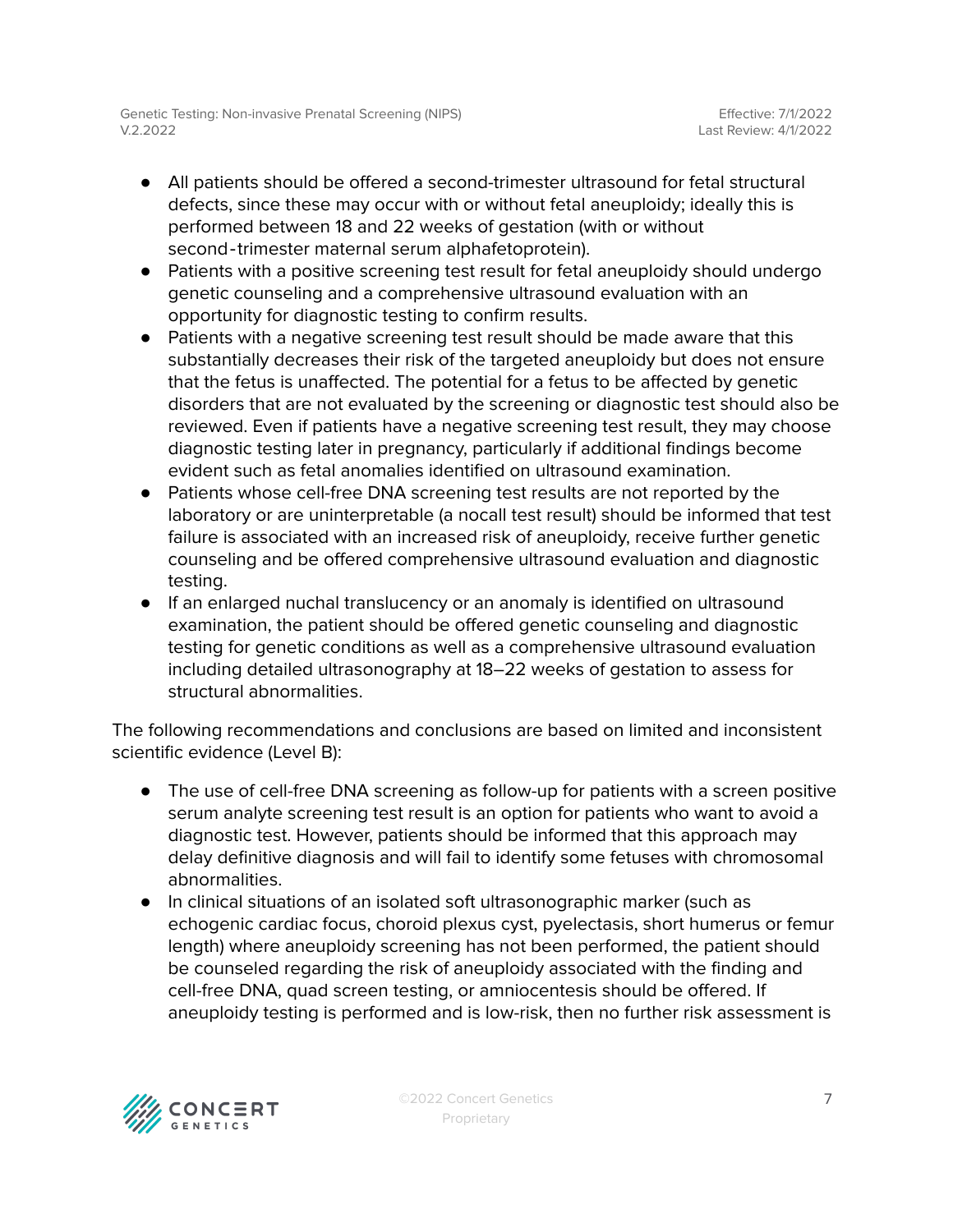needed. If more than one marker is identified, then genetic counseling, maternal–fetal medicine consultation, or both are recommended.

- No method of aneuploidy screening that includes a serum sample is as accurate in twin gestations as it is in singleton pregnancies; this information should be incorporated into pretest counseling for patients with multiple gestations.
- Cell-free DNA screening can be performed in twin pregnancies. Overall, performance of screening for trisomy 21 by cell-free DNA in twin pregnancies is encouraging, but the total number of reported affected cases is small. Given the small number of affected cases it is difficult to determine an accurate detection rate for trisomy 18 and 13.
- Because preimplantation genetic testing is not uniformly accurate, prenatal screening and prenatal diagnosis should be offered to all patients regardless of previous preimplantation genetic testing.

The following recommendations and conclusions are based primarily on consensus and expert opinion (Level C):

- The use of multiple serum screening approaches performed independently (eg, a first-trimester screening test followed by a quad screen as an unlinked test) is not recommended because it will result in an unacceptably high positive screening rate and could deliver contradictory risk estimates.
- In multifetal gestations, if a fetal demise, vanishing twin, or anomaly is identified in one fetus, there is a significant risk of an inaccurate test result if serum based aneuploidy screening or cell-free DNA is used. This information should be reviewed with the patient and diagnostic testing should be offered.
- Patients with unusual or multiple aneuploidies detected by cell-free DNA should be referred for genetic counseling and maternal–fetal medicine consultation.

#### American College of Medical Genetics and Genomics (ACMG)

The American College of Medical Genetics and Genomics (2016) published a position statement on noninvasive prenatal screening (NIPS) for fetal aneuploidy.

ACMG recommends:

- Informing all pregnant women that NIPS is the most sensitive screening option for traditionally screened aneuploidies (i.e., T13, T18, and T21).
- Referring patients to a trained genetics professional when an increased risk of aneuploidy is reported after NIPS.
- Offering diagnostic testing when a positive screening test result is reported after NIPS.

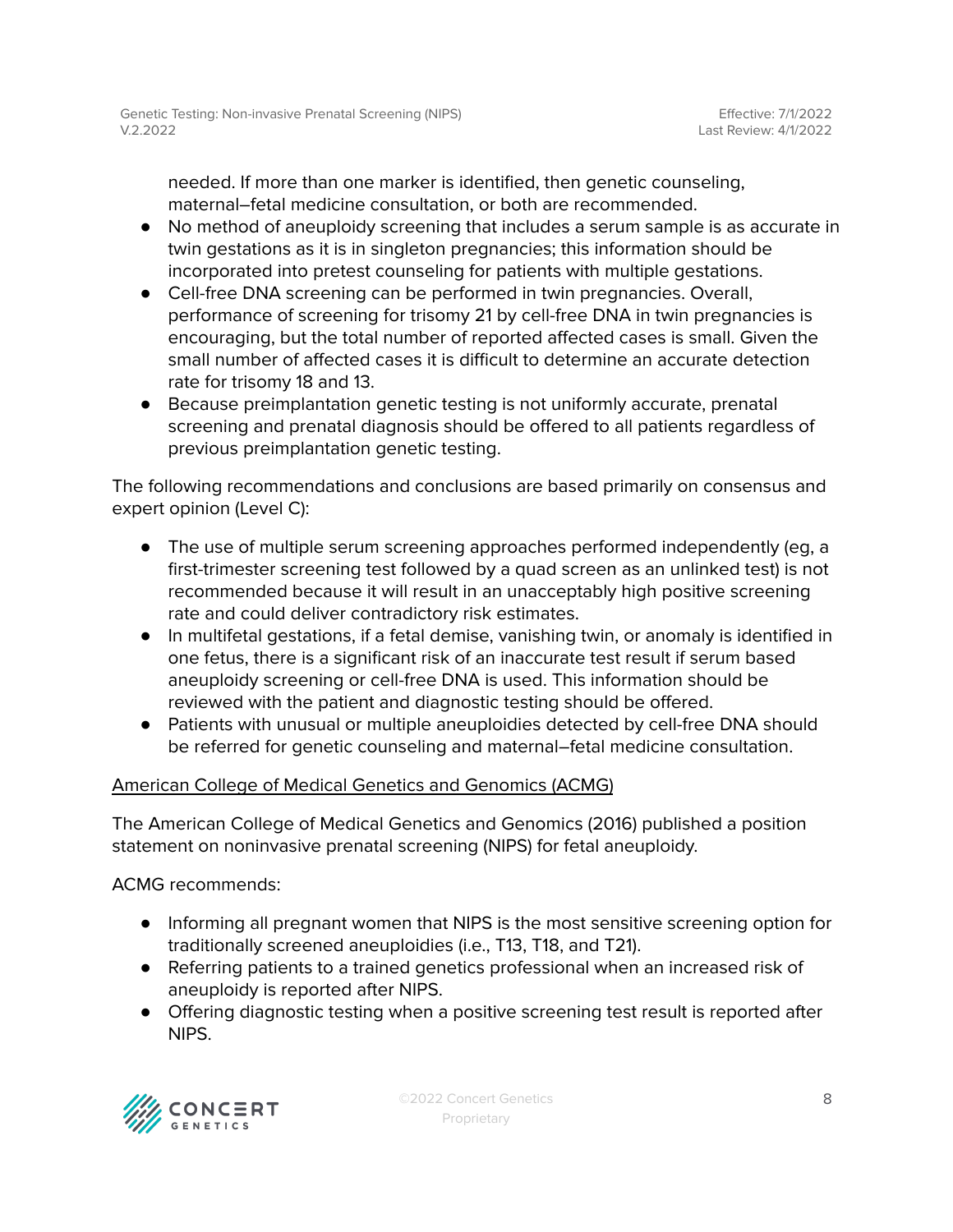● Providing accurate, balanced, up-to-date information, at an appropriate literacy level, when a fetus is diagnosed with a chromosomal or genomic variation in an effort to educate prospective parents about the condition of concern. These materials should reflect the medical and psychosocial implications of the diagnosis.

ACMG recommended against using NIPS to screen for autosomal aneuploidies other than those involving chromosomes 13, 18, and 21.

The American College of Medical Genetics and Genomics (2009) published a practice guideline for screening for fetal aneuploidy and neural tube defects that recommended the following:

- First trimester screening (NT measurement, PAPP-A, and hCG) is an acceptable, effective approach for screening for fetal aneuploidy if a woman presents early in pregnancy (before 14 weeks' gestation).
- Women who decide to undergo first trimester screening and/or CVS should be offered MSAFP screening and/or an ultrasound for the detection of neural tube defects between 15 and 20 weeks' gestation.
- First trimester screening or second trimester screening can be used in multifetal pregnancies; however, women should be made aware of the limitations of screening in this setting.

In 2013, the American College of Medical Genetics and Genomics statement on noninvasive prenatal screening for fetal aneuploidy included the following regarding counseling for aneuploidies:

Pretest information should be provided by a prenatal care provider, a trained designee, or a genetic counselor to ensure patients make informed decisions. Aneuploidy screening is not a routine prenatal test; it is acceptable for patients to decline screening.

Pretest information should include:

- A brief explanation of the purpose of NIPS.
- Advantages of NIPS as compared with maternal serum analyte screening.
	- On the basis of available data, detection rates appear to be higher.

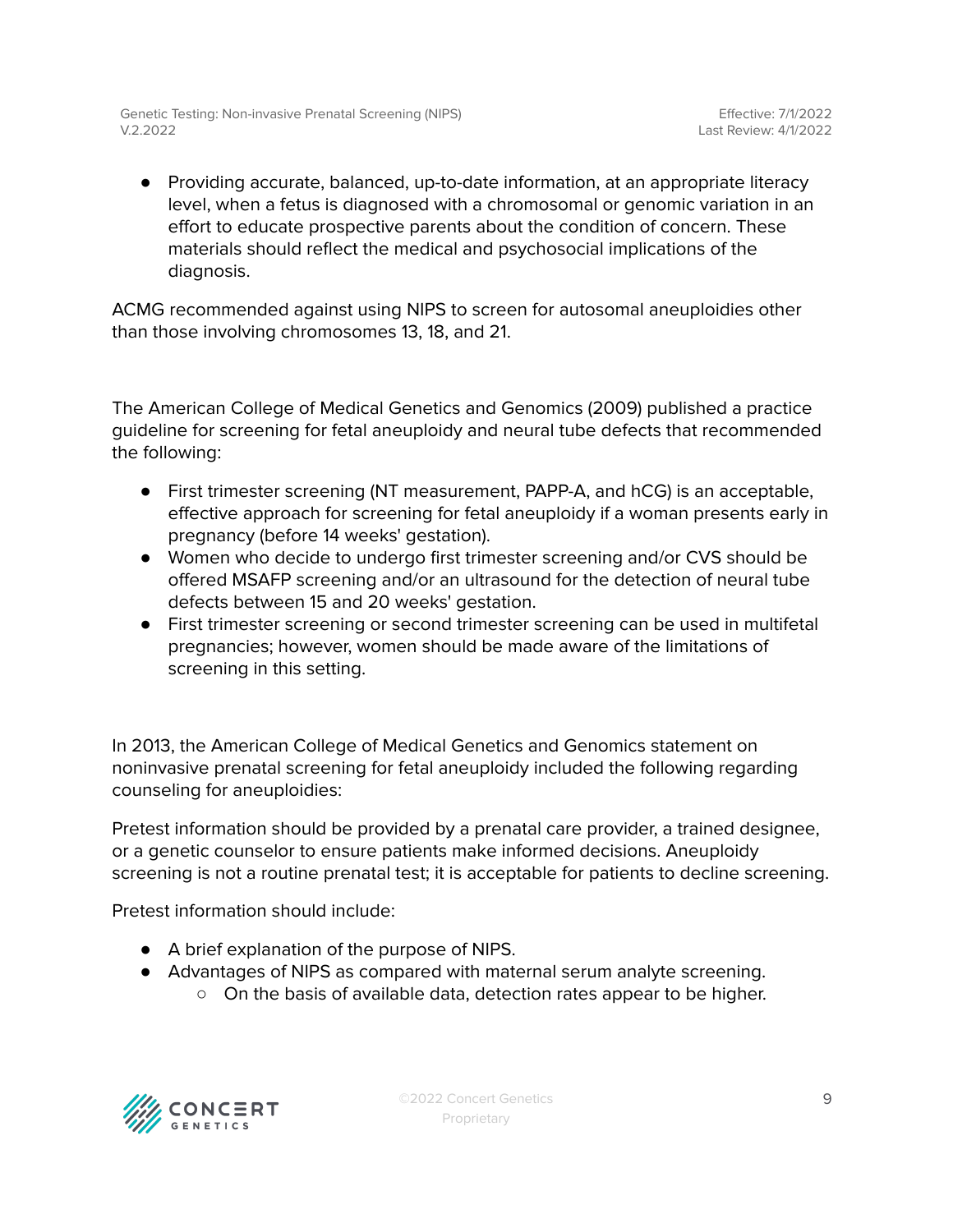- There is a high negative predictive value for Down syndrome. This may be important for patients seeking to avoid the risks (e.g., fetal loss) inherent with invasive testing.
- NIPS has a lower false-positive rate, meaning fewer women will receive a "positive" screen, necessitating fewer invasive procedures.
- Risk assessment is less dependent on gestational age.
- Considerations for follow-up invasive testing if NIPS indicates an increased risk for aneuploidy.
- Limitations of NIPS.

#### National Society for Genetic Counselors (NSGC)

The National Society for Genetic Counselors adopted the following statement updated in 2021 supporting prenatal cell-free DNA (cfDNA) screening as an option for pregnant patients:

The National Society of Genetic Counselors believes that all pregnant patients, regardless of aneuploidy risk, should have access to prenatal aneuploidy screening using cell-free DNA (cfDNA)\*. Healthcare providers should present cfDNA screening for aneuploidy within the context of other available prenatal screening and diagnostic testing options. Included in this discussion should be the option of pursuing diagnostic testing as a first line approach or declining all screening/testing. Pretest counseling should also include a discussion of the individual patient's values, preferences, and needs, as well as the benefits and limitations of cfDNA screening. Many factors influence cfDNA screening performance; therefore, it may not be appropriate for every clinical scenario. Additionally, some laboratories offer screening for conditions beyond common aneuploidies, so it is essential to consider the test's positive predictive value, particularly when the prevalence of the disorder is low.

Patients who receive increased risk or inconclusive/atypical results should receive post-test genetic counseling with a knowledgeable healthcare provider, such as a genetic counselor. In such cases, confirmatory diagnostic testing may be indicated, and patients should be counseled that no irreversible actions should be taken based on the cfDNA screening alone.

#### The American College of Obstetricians and Gynecologists (ACOG)

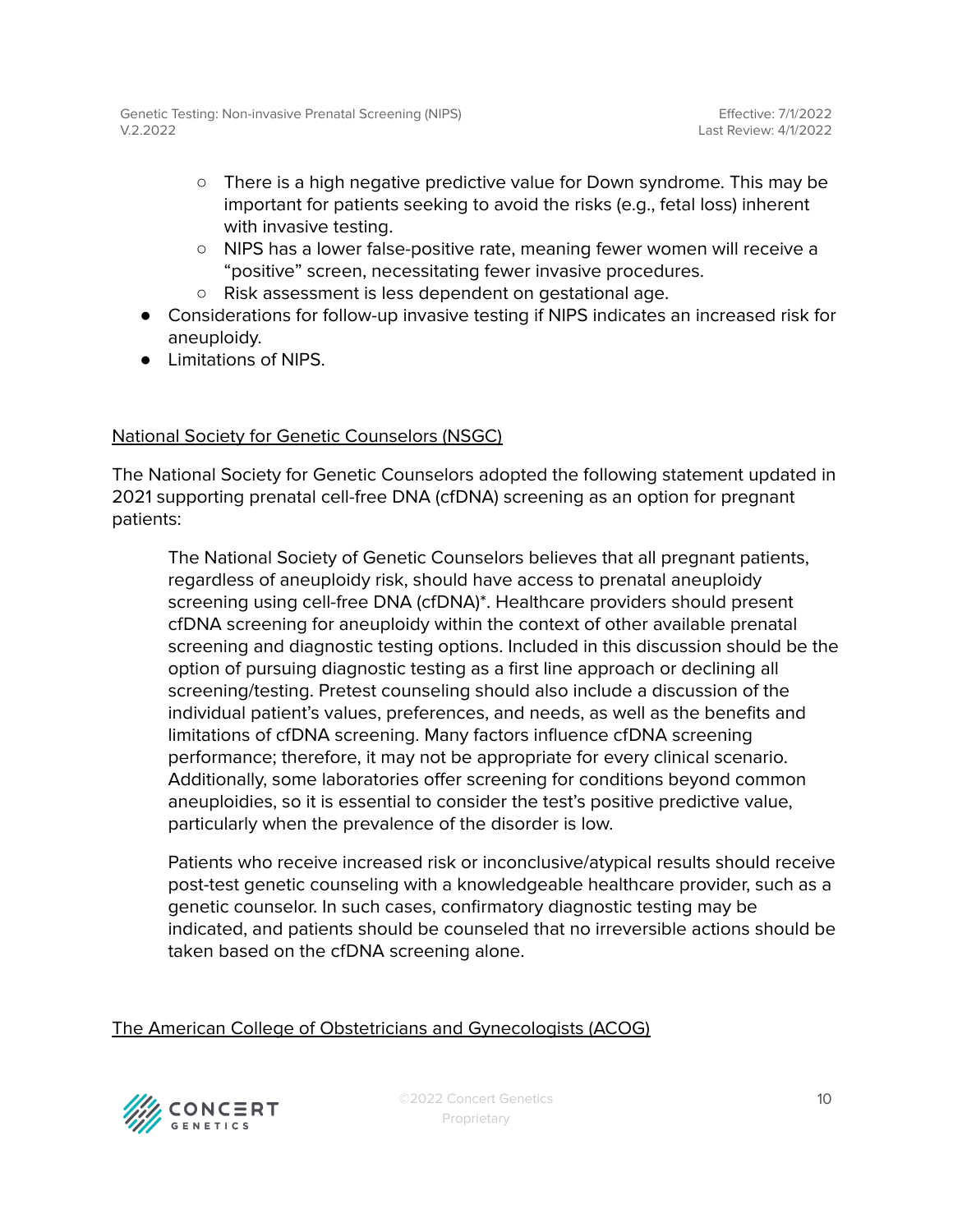ACOG issued a practice advisory for the use of cell-free DNA to screen for single-gene disorders (February 2019, reaffirmed March 2020), which states the following:

"The continued innovation in cell-free technology combined with the desire for a maternal blood test to predict the risk for fetal genetic disorders during a pregnancy has broadened the application of cell-free DNA screening beyond aneuploidy to single-gene disorders. Examples of single-gene disorders include various skeletal dysplasias, sickle cell disease and cystic fibrosis. Although this technology is available clinically and marketed as a single-gene disorder prenatal screening option for obstetric care providers to consider in their practice, often in presence of advanced paternal age, there has not been sufficient data to provide information regarding accuracy and positive and negative predictive value in the general population. For this reason, single-gene cell-free DNA screening is not currently recommended in pregnancy."

[back](#page-0-0) to top

### <span id="page-10-0"></span>**REFERENCES**

- 1. Gregg, A. R., Gross, S. J., Best, R. G., Monaghan, K. G., Bajaj, K., Skotko, B. G., … Watson, M. S. (2013). ACMG statement on noninvasive prenatal screening for fetal aneuploidy. Genetics in Medicine, 15(5), 395–398. https://doi.org/10.1038/gim.2013.29
- 2. Gregg AR, Skotko BG, Benkendorf JL, et al. Noninvasive prenatal screening for fetal aneuploidy, 2016 update: a position statement of the American College of Medical Genetics and Genomics. Genet Med. 2016;18(10):1056-1065. doi:10.1038/gim.2016.97
- 3. "Prenatal Cell-Free DNA Screening." Position Statement from National Society of Genetic Counselors. [https://www.nsgc.org/Policy-Research-and-Publications/Position-Statements/Position](https://www.nsgc.org/Policy-Research-and-Publications/Position-Statements/Position-Statements/Post/prenatal-cell-free-dna-screening-1)[tatements/Post/prenatal-cell-free-dna-screening-1.](https://www.nsgc.org/Policy-Research-and-Publications/Position-Statements/Position-Statements/Post/prenatal-cell-free-dna-screening-1) Released October 11, 2016. Revise April 2021.
- 4. American College of Obstetricians and Gynecologists' Committee on Practice Bulletins—Obstetrics; Committee on Genetics; Society for Maternal-Fetal Medicine. Screening for Fetal Chromosomal Abnormalities: ACOG Practice Bulletin, Number 226. *Obstet Gynecol*. 2020;136(4):e48-e69. doi:10.1097/AOG.0000000000004084